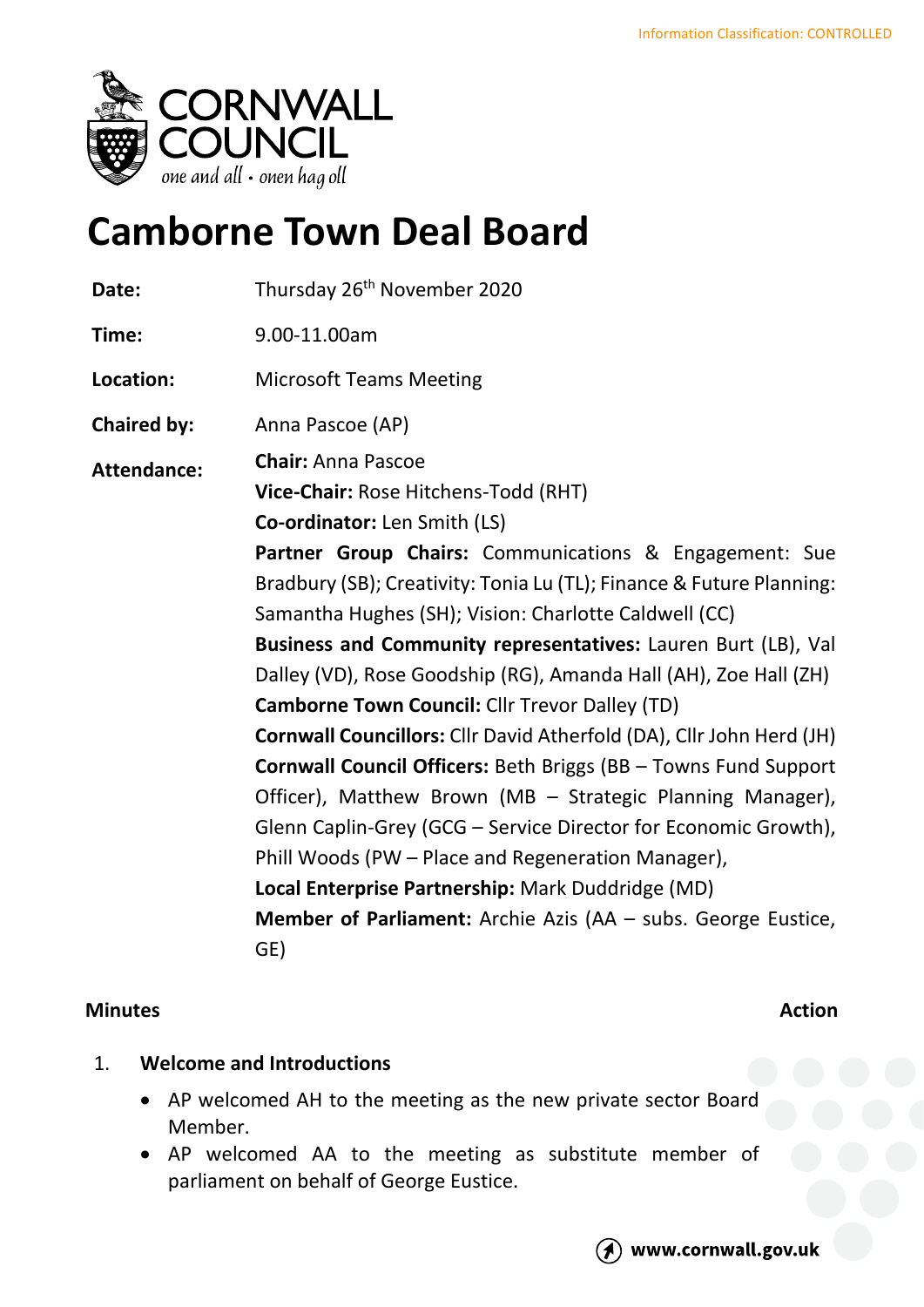## 2. **Apologies**

• Apologies: Philip Desmonde (PD), Justin Olosunde (JO – Prosperity Partners Chair); George Eustice MP (GE – subs Archie Azis), Paul White (PWh).

#### 3. **Declarations of Interest**

- It was noted that the following Members had interests in projects as declared at the previous meeting, as follows:
	- $\circ$  A-Void AP and SB
	- o BID Life Cycle AP and SB
	- $\circ$  Youth Café CC
	- o Gerry Park RHT, SH, TD, VD, DA
	- $\circ$  Digital Dimension AP, SB, RHT
	- o Fibre Park JO
	- $\circ$  Healthy Town AP
	- o Preventing Pills and Ills RHT. AP noted that BID Camborne had written a letter of support for a previous application, and therefore for transparency would remove herself for this item.
	- o Food & Farming JO
	- o Coastline AP
	- $\circ$  Crafts Hub VD, TD
	- $O$  Carn Brea MB
	- o Station Road GCG, MB, CC, DA, PW, PD, ZH
- In addition, DA declared and interest in West Cornwall Works and AH declared an interest in the Rogue Theatre.

#### 4. **Minutes of last meeting and matters arising**

• AP advised that, due to late circulation of the minutes, they would be deferred until the next meeting.

### 5. **Partner Group updates:**

- **Comms and Engagement** SB advised that they were looking twitter takeovers to drive engagement on the platform.
- The Commonplace platform was discussed, with SB advising that Camborne Town Council were considering purchasing the platform and, should they do so, they would allow the Town Deal Board to use it.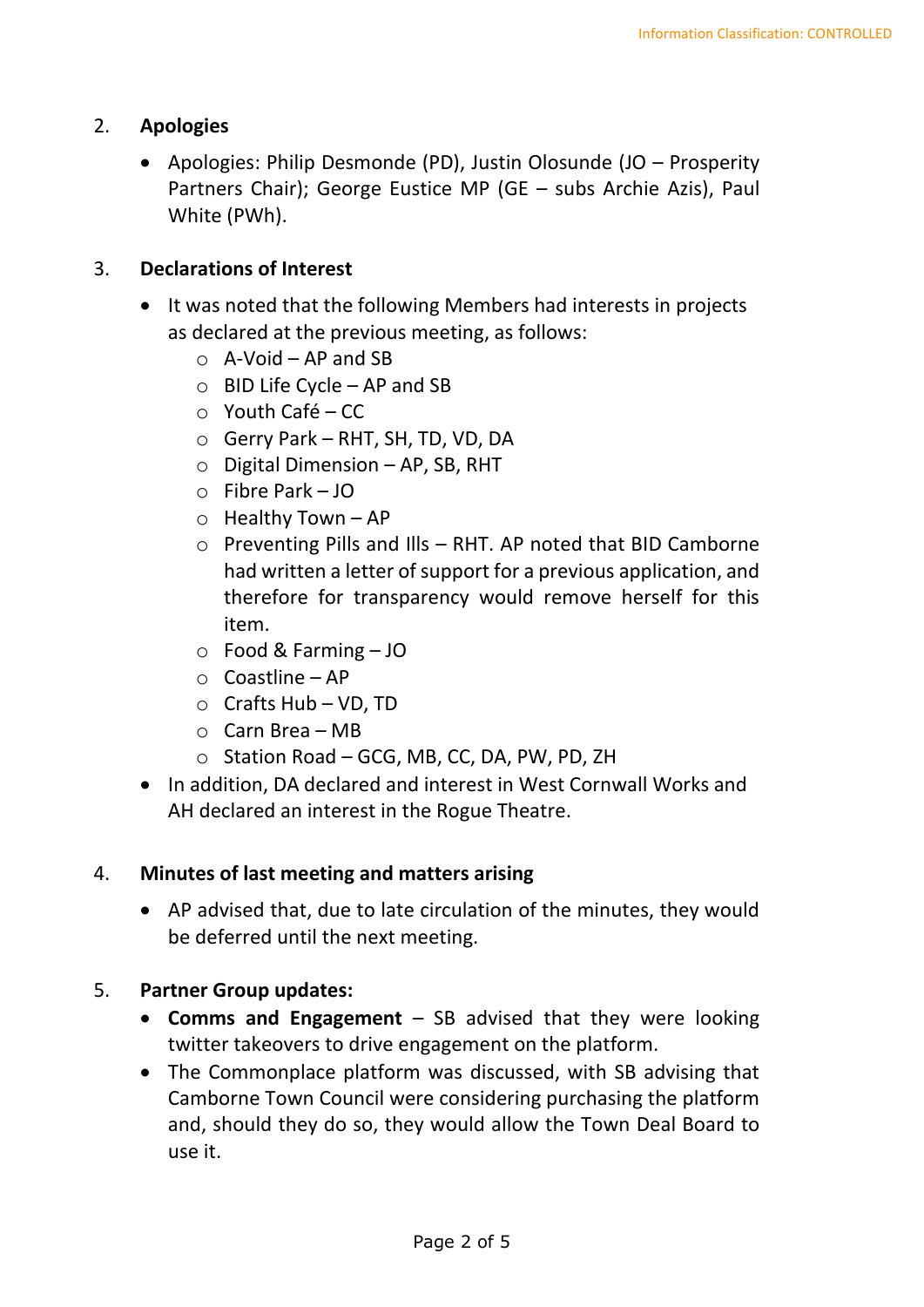- SB enquired as to whether the Board were happy for her to formally approach Camborne Town Council, and the Board indicated that they were.
- Contribution to the cost was being sought from Cornwall Councillors' community chests, and Members present indicated they may also be in a position to help in this regard.
- There was some discussion around the standard TIP template that Cornwall Council had resourced the production of.
- PW explained that this had been prepared based on the structure expected by Government and that it could be fully customised with Camborne branding, but allowed some consistency across the Cornwall Council submissions and allowed for amendments in house right up to the last minute.
- It was agreed that the internal team be put in touch with Tim Hendy to discuss further.
- RHT requested that a Cornwall Council representative be present at the next meeting to discuss further.
- AP suggested that all Board members be welcome to attend the next meeting and should advise LS if they wished to receive the invite.
- SB requested sight of the template, which was currently populated with Truro branding.
- **ACTION:** PW to send template.
- **Creativity –** TL advised that she had arranged a tour of Camborne for creative partners who may wish to base themselves in the town.
- TL also advised that Create CIC and Writers Block had expressed an interest in locating within the Buzz Station.
- **Prosperity** LS shared a written update from JO which noted that the work of the group had now been completed.
- It was noted that, now the Board was nearing the stage of TIP submission, further discussion was required regarding the appropriate Partner groups going forward.
- **Finance and Future Planning** SH had circulated a report prior to the meeting and provided an overview of this, outlining discussions at first meeting of the group.
- It was noted that the budget needed reviewing and LS advised he was meeting with the finance team prior to the next Board meeting.
- GCG advised that Cornwall Council were prioritising resource within the department to support the Town Deal Boards as well as

PW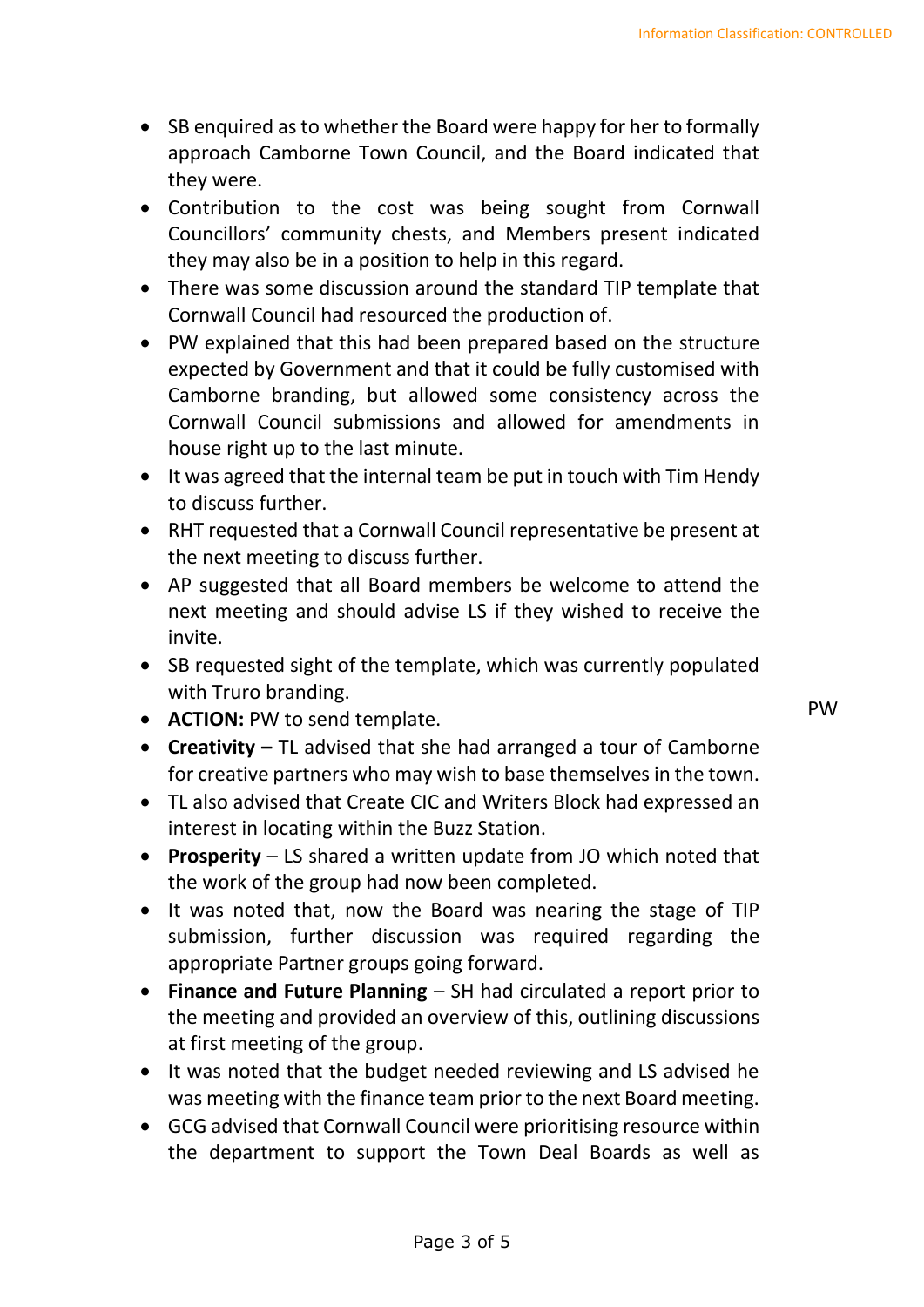requesting additional resource from Government. He hoped to have an update at the next Board meeting.

- GCG updated the Board as to ongoing discussions regarding the Buzz Station.
- **Vision** CC updated on the recent focus group meeting regarding the Buzz Station.
- 6. **Communication with applicants post project prioritisation exercise**
	- LS advised that all letters had been produced and were due to be circulated later that day.

# 7. **Approach to future potential project proposals**

- PW noted that the Board needed to be mindful of the timeline required to get projects through the process of evaluating, scoring and building into TIP narrative.
- There was a need to draw a line under new projects in order to allow focus on TIP production.

# 8. **Draft Town Investment Plan**

- AP thanked LS, and all Members and groups for their involvement in producing the draft.
- It was noted that, due to the tight timescale, not all Members would have had the opportunity to review it in full and were therefore requested to send written feedback to LS.
- LS noted that the TIP had not been fully proof read and therefore such remarks were not necessary at present, requesting that Board feedback be as high-level and succinct as possible.
- LS noted that he was currently working on the Theory of Change element of the document.
- It was noted that the next Board would be largely dedicated to reviewing the next draft and it was requested that this be circulated with enough time for full review by all Members.
- **ACTION:** LS to circulated draft TIP by 9<sup>th</sup> December (LS noted that minor amends would likely still be needed by this point).
- MB suggested that reserve list projects be included as an appendix to demonstrate the breadth of the projects submitted and considered by the Board.

 $LS$